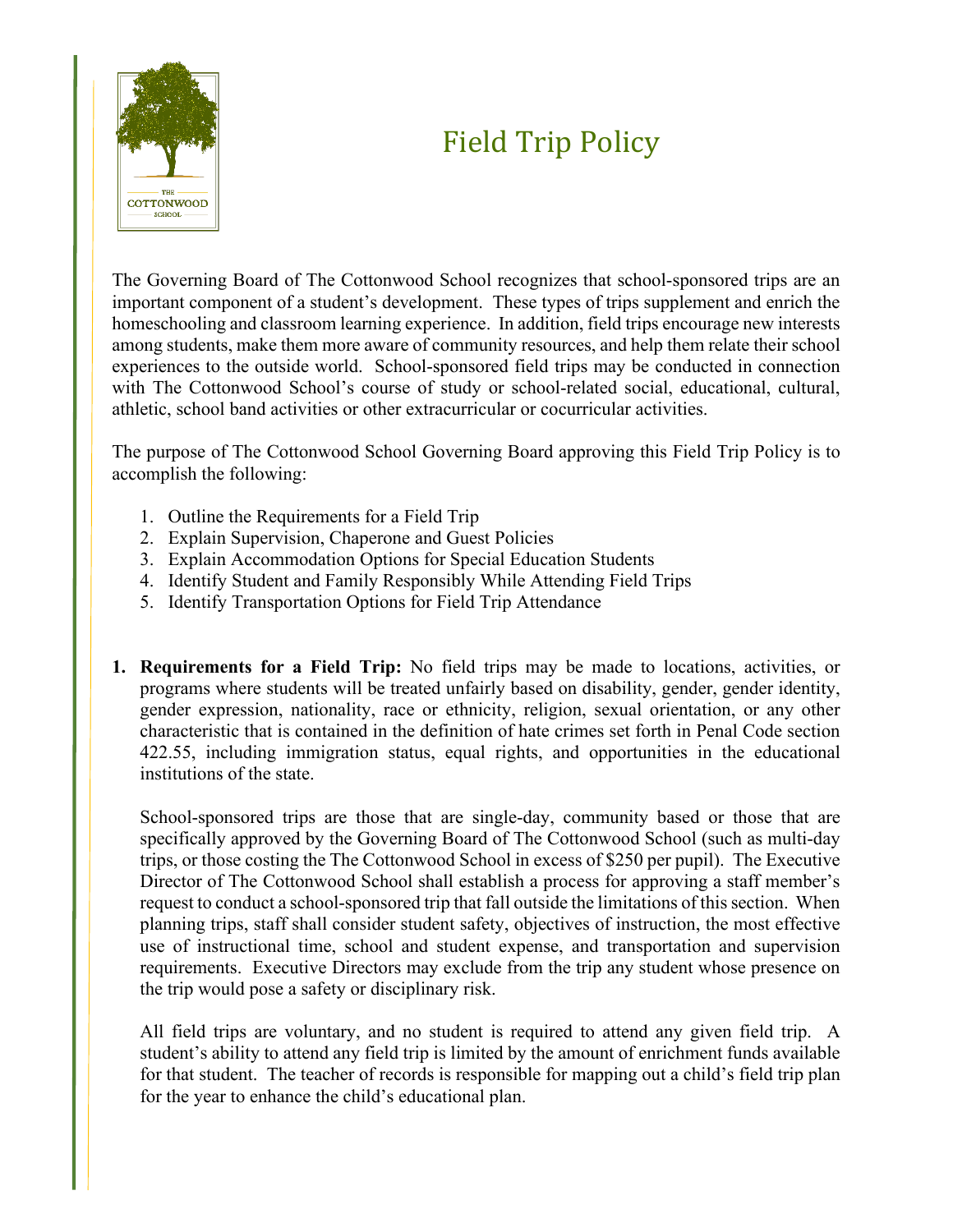**2. Field Trip Supervision:** Given the need for adequate supervision of the students attending school-sponsored trips and given the nature of the educational program offered by The Cottonwood School, if applicable, The Cottonwood School will pay for the costs of admission for one chaperone for each four (4) children in a family and enrolled in The Cottonwood School. If applicable, The Cottonwood School will pay for the costs of admission for an additional chaperone for additional children in a family and enrolled in The Cottonwood School in excess of four (up to eight). Children in a family means children living, part- or fulltime, with a parent/guardian, irrespective of adoptive status or marital status of the parents/guardians. The funds used to pay for the chaperone as allowed in this paragraph shall be instructional funds available to each family.

Families are limited to one school-sponsored overnight field trip per year with admission paid for one chaperone using enrichment funds. The Cottonwood School will not provide the cost of admission for any chaperones for vendor trips and independent enrichment trips.

It is the responsibility of parents/guardians to ensure proper supervision over their children enrolled in The Cottonwood School at all times during a school-sponsored trip. Chaperones may take their own non-enrolled children (two years and older) as guests on appropriate school-sponsored trips, provided they assume full responsibility for their behavior and, with approval of the Executive Director.

The organizing teacher shall use a field trip attendance form to track attendance, emergency contact information, and identify any authorized adults to pick-up students afterhours, if applicable. Organizing teachers shall always have an emergency contact phone number for the Executive Director. If a serious discipline incident occurs during a field trip, the organizing teacher shall notify the Executive Director immediately. No student shall be sent home or separated from the school group without prior approval of the organizing teacher.

- **3. Accommodations:** If a family requires special accommodation due to a child's special education needs identified in the child's Individual Education Plan (IEP) or Section 504 plan, the family may request accommodation from the Executive Director.
- **4. Student and Family Responsibilities:** All persons making the field trip or excursion shall be deemed to have waived all claims against the The Cottonwood School or the State of California for injury, accident, illness or death occurring during or by reason of the field trip or excursion. All adults, parents and guardians taking any field trip or excursion shall sign a statement waiving all claims.

All students on a school-sponsored trip are under the jurisdiction of The Cottonwood School and shall be subject to school disciplinary rules and regulations.

Before a student can participate in a school-sponsored trip, the organizing teacher shall obtain parent/guardian permission for the trip. Whenever a trip involves water activities, the parent/guardian shall provide specific permission for his/her child to participate in the water activities.